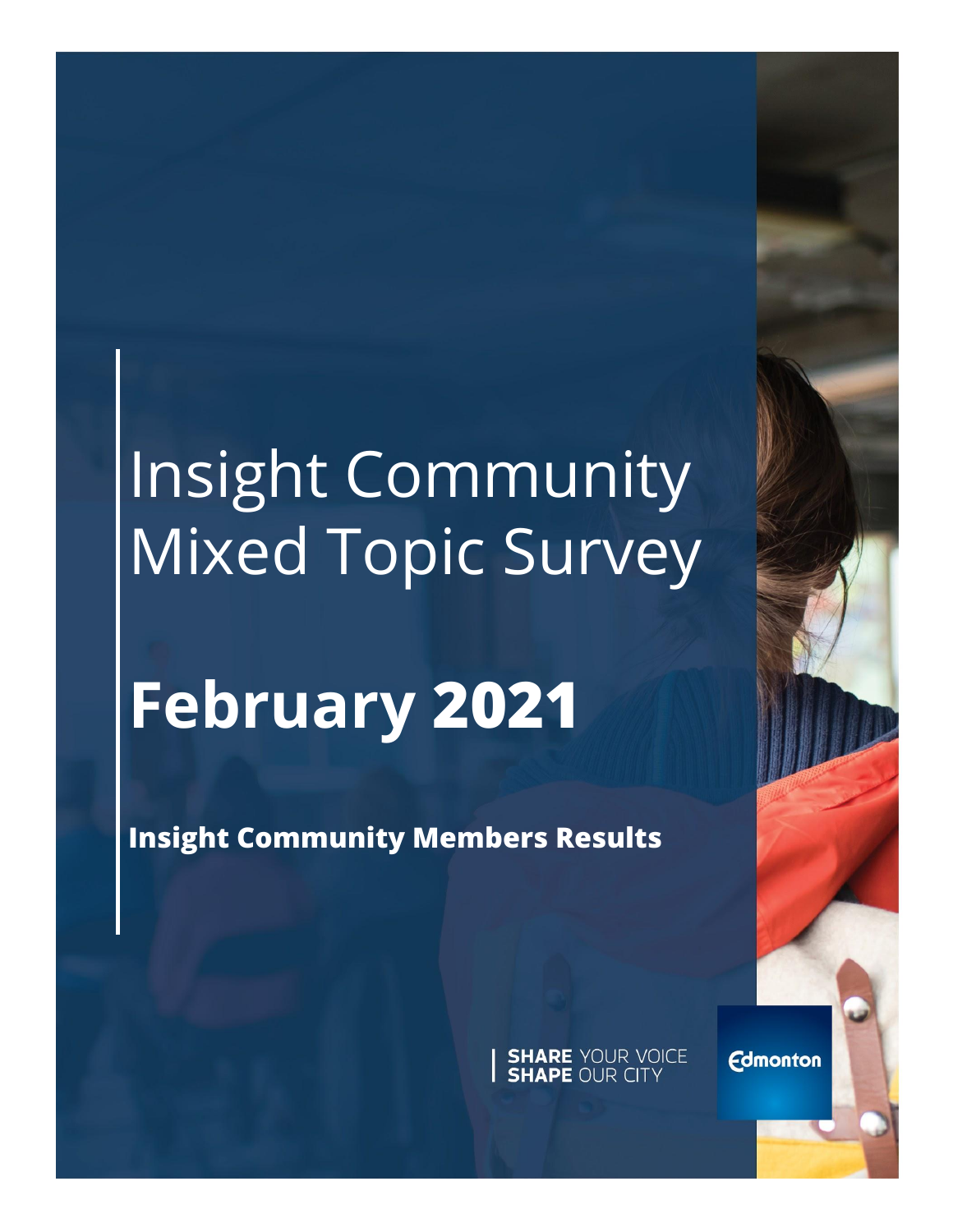*Thank you to all the Edmonton Insight Community members for engaging with us and providing your feedback to help City of Edmonton Council and administration make decisions.* 

*-Corporate Research Unit*

As of February 2021, more than 13,200 Edmontonians are part of the Insight Community who engage with The City of Edmonton through different survey formats. The Insight Community is managed by the Corporate Research Unit at the City of Edmonton. Corporate Research Unit advises on, plans, executes, and reports on research for almost every administrative area of the City.

From **February 9th to February 16th 2021**, 2,097 Insight Community members engaged with The City of Edmonton by answering a survey that was sent to them via email. The survey was designed to gather members' opinions on a variety of topics (Mixed Topics) including:

- **Edmonton Insight Community Newsletter**
- Edmonton Insight Community Surveys
- Household Pets
- Volunteering in Parks and Open Spaces

Mixed Topic survey is composed of a variety of questions on various topics that help different departments make decisions using public feedback. This document highlights what we heard from the Insight members on the topics included in the February 2021 Mixed Topics survey.

As it is a non‐random online survey, a margin of error is not reported for these results. However, if a probability sample had been used results for a random sample of 2,097 would be accurate to  $\pm$  1.9 percentage points, 19 times out of 20.

# *More than 13,200 members*

# *2,097 respondents*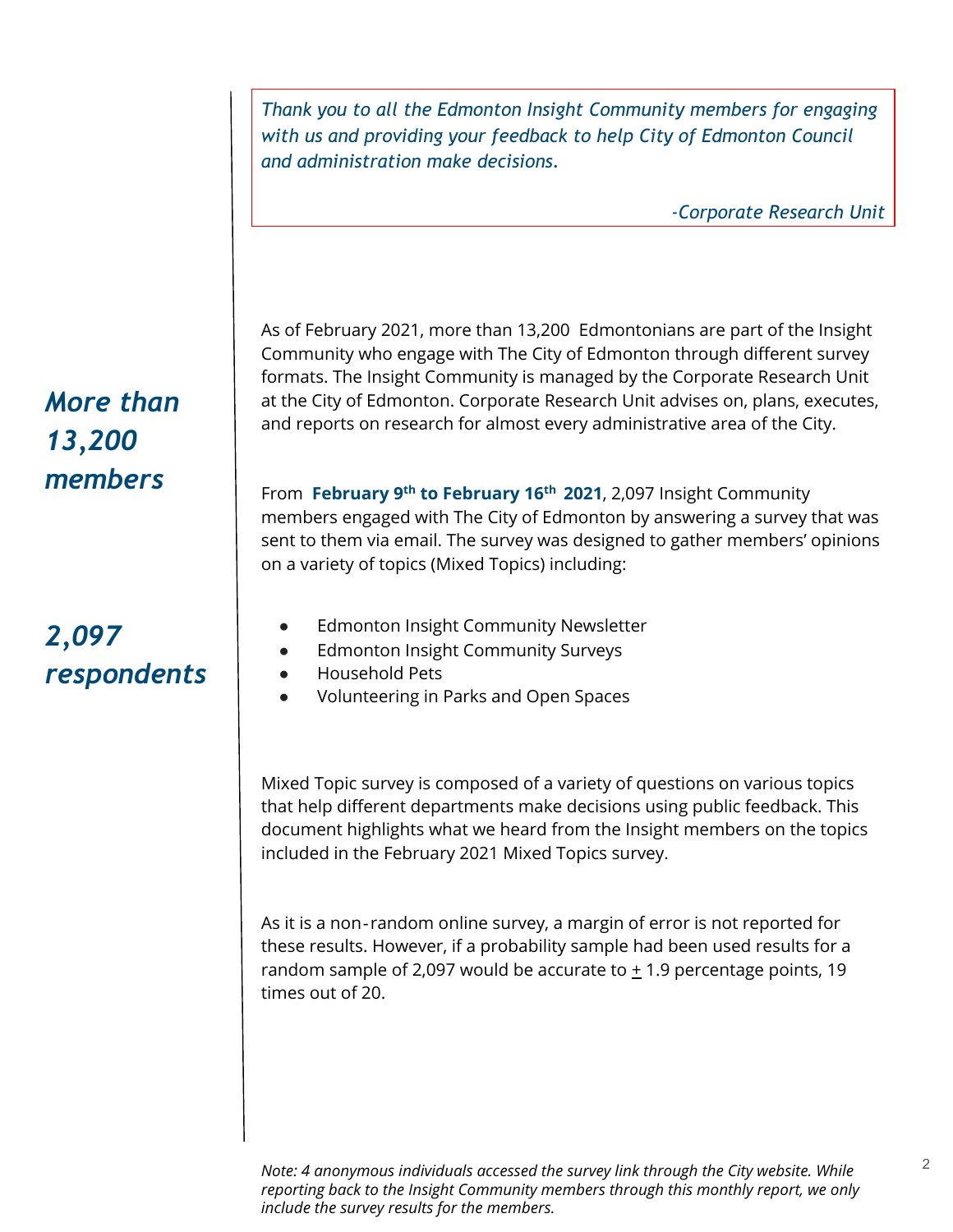#### **EDMONTON INSIGHT COMMUNITY NEWSLETTER**

81% of Insight Community respondents are aware of newsletters.

- 93% of those aware remember receiving a newsletter in the past six months.
- 75% of those aware have read the newsletter in the past six months.

#### MOST AND LEAST IMPORTANT INFORMATION IN THE NEWSLETTER

Insight Community respondents were asked about the most and least relevant information in the newsletter.

The most relevant information for respondents:

- How the feedback has helped in decision making
- Upcoming surveys and public engagement events

The least relevant information for respondents:

- How to watch council live stream
- Total number of Insight Community members
- How to invite others to join the Insight Community

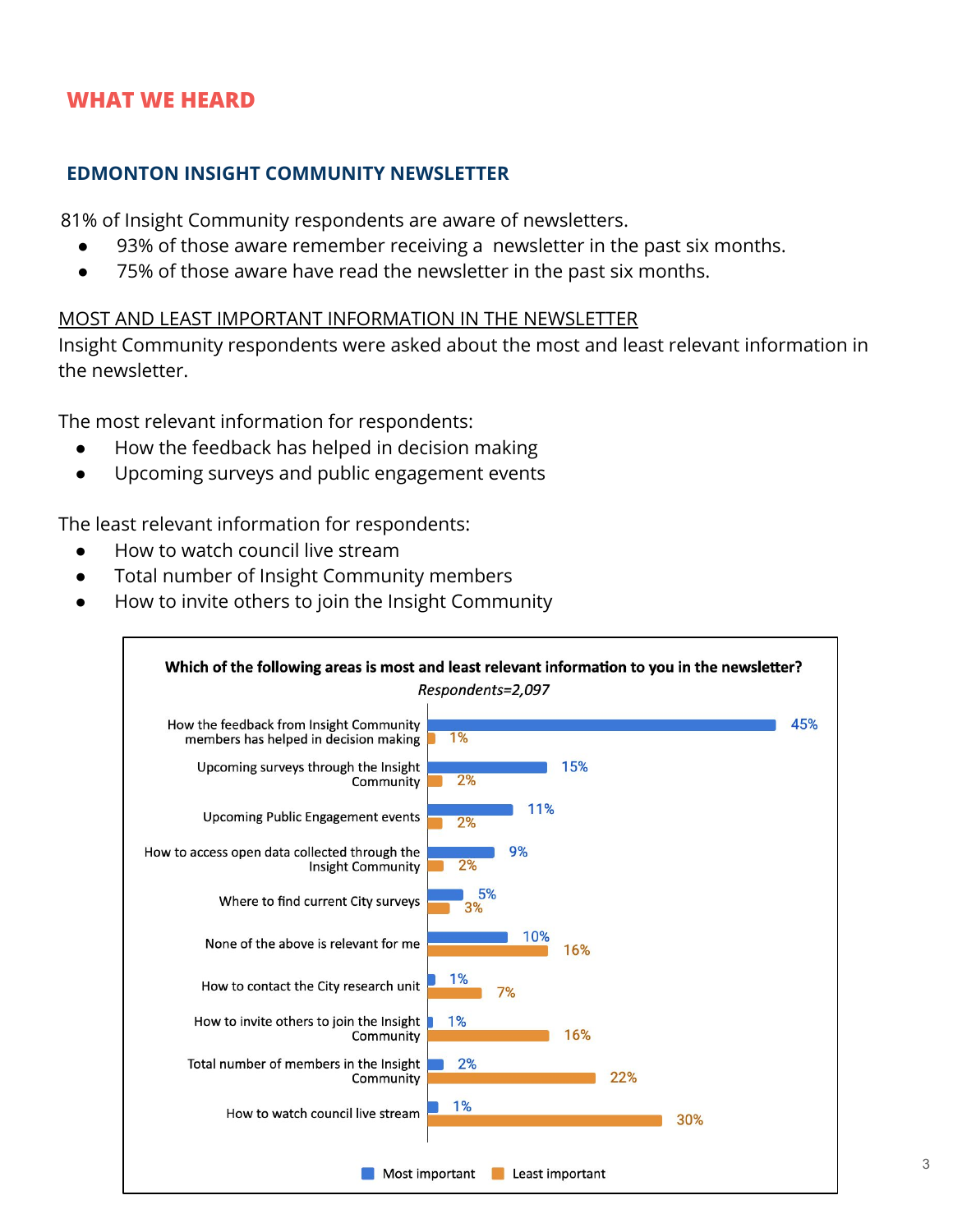#### **EDMONTON INSIGHT COMMUNITY SURVEY**

Insight Community respondents were asked what matters the most and the least to them when they decide whether or not to respond to a survey. The results are listed below, in rank order, starting from 'matters the most' to 'matters the least'.

- 1. The relevance of the survey topic
- 2. Understanding how the feedback will be used
- 3. How interesting the survey questions are
- 4. Ability to respond only to personally relevant questions
- 5. The complexity of the topic (eg, need to read a lot)
- 6. How complex the questions are (eg, long questions, jargons)
- 7. The length of the survey
- 8. If there is an incentive to take the survey
- 9. Day of the week when you receive the survey
- 10. Time of the day when you receive the survey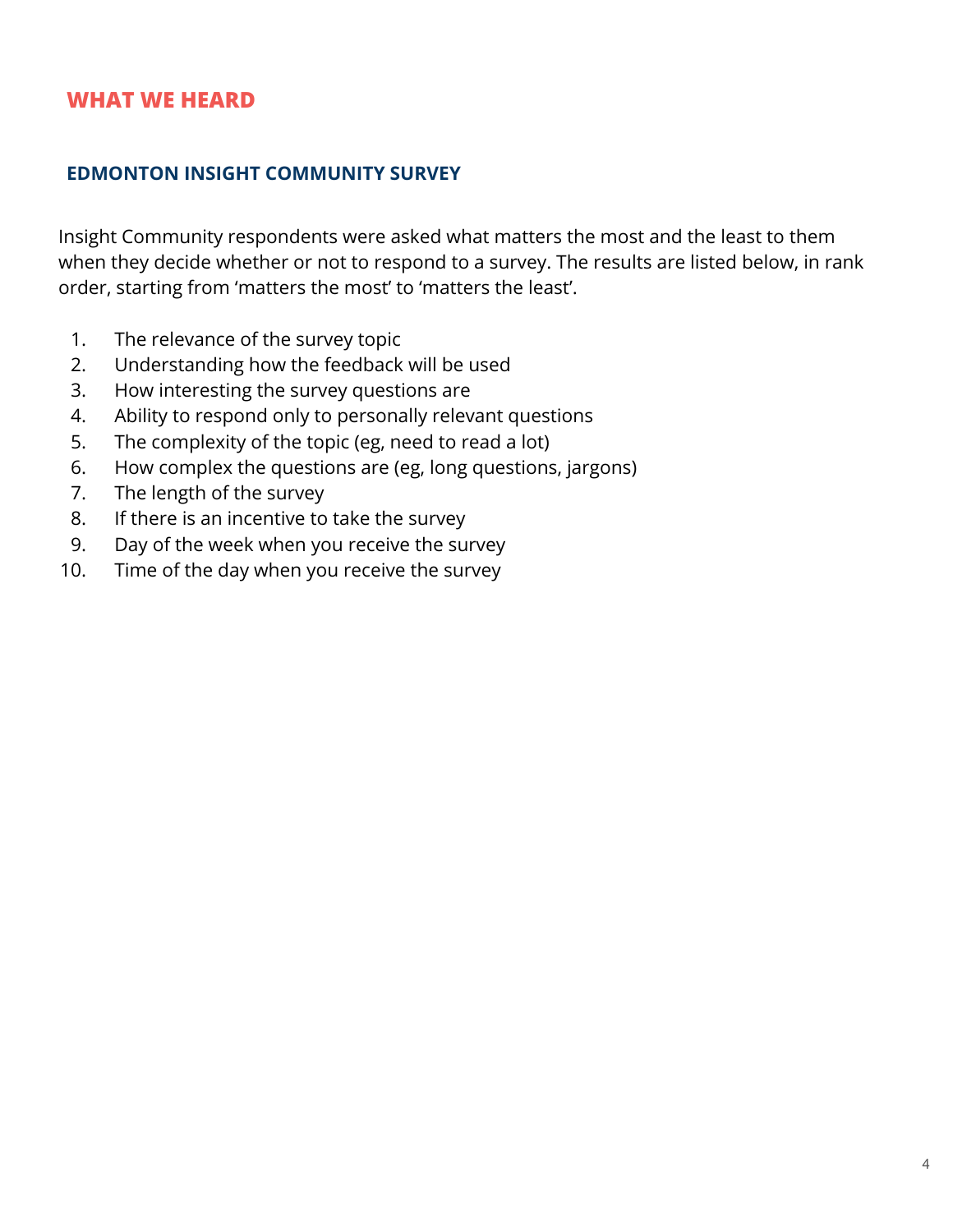#### **HOUSEHOLD PETS**



Insight Community respondents were asked if their household have any pets. 33% of respondents have dogs and 26% have cats in their household.

- 72% of dog owners have 1 dog and 23% have 2 dogs in their household.
- 55% of cat owners have 1 cat and 34% have 2 cats in their household.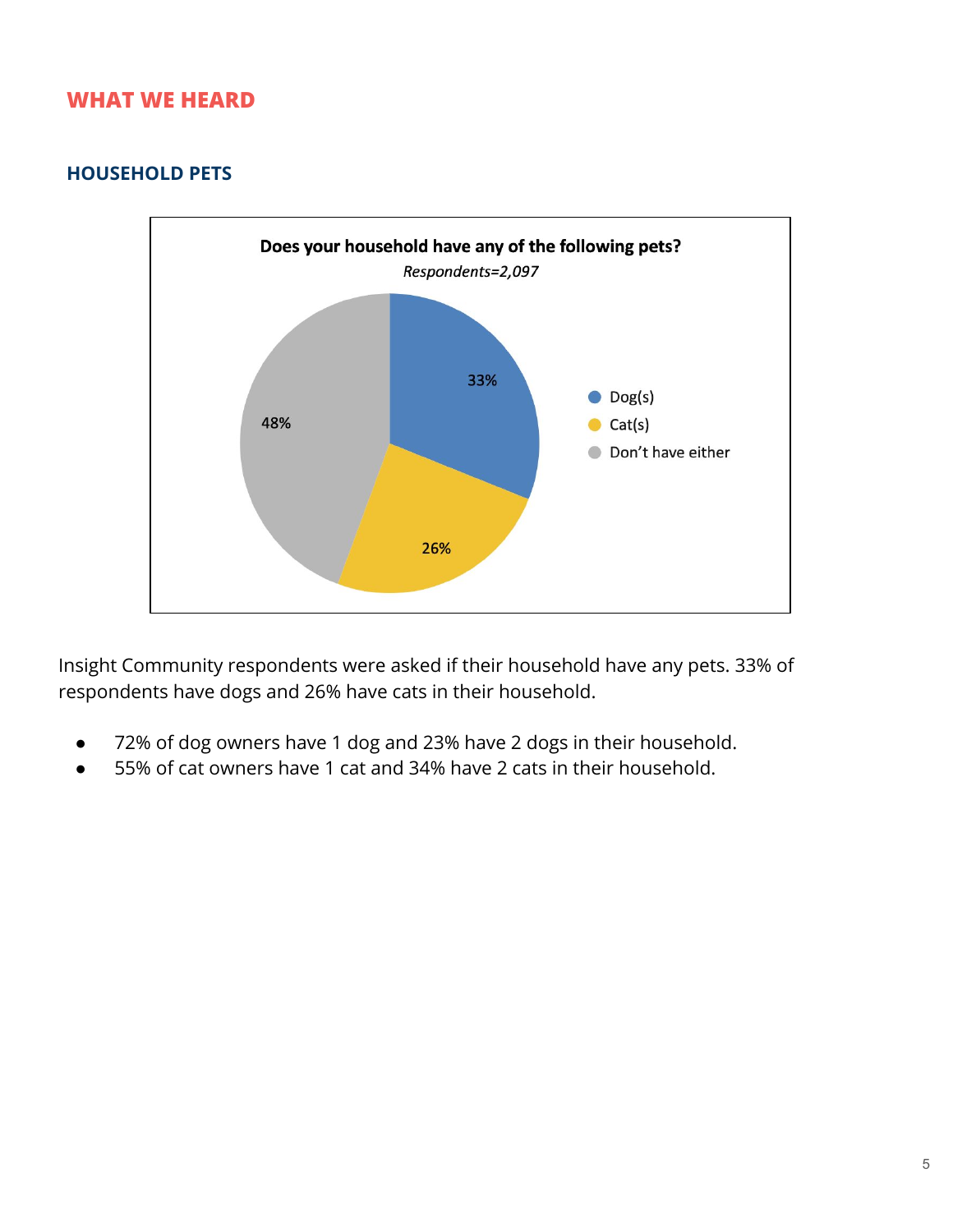#### **VOLUNTEERING IN PARKS AND OPEN SPACES**

#### COMMUNICATION CHANNELS

Insight Community respondents were asked how do they learn about the volunteer opportunities. Word of mouth (38%), social media (29%), and community groups (26%) are the top three channels.



#### FUTURE PARTICIPATION

24% of Insight Community respondents would be interested in volunteering with the City of Edmonton to beautify parks and open spaces. Among those who are interested,

- 56% indicate seasonal, 51% indicate one-time event, and 27% indicate that ongoing volunteer term is the most desirable to them.
- 57% prefer to volunteer in small groups and 54% prefer to volunteer independently.



#### AWARENESS OF VOLUNTEER OPPORTUNITIES

Insight Community respondents are mostly aware of the program "Front Yards in Bloom" (64%), followed by "Root for Trees" (28%).

Those who are aware of each of the programs were asked about their source of awareness. The most common sources of awareness are word of mouth, City of Edmonton program website and social media.